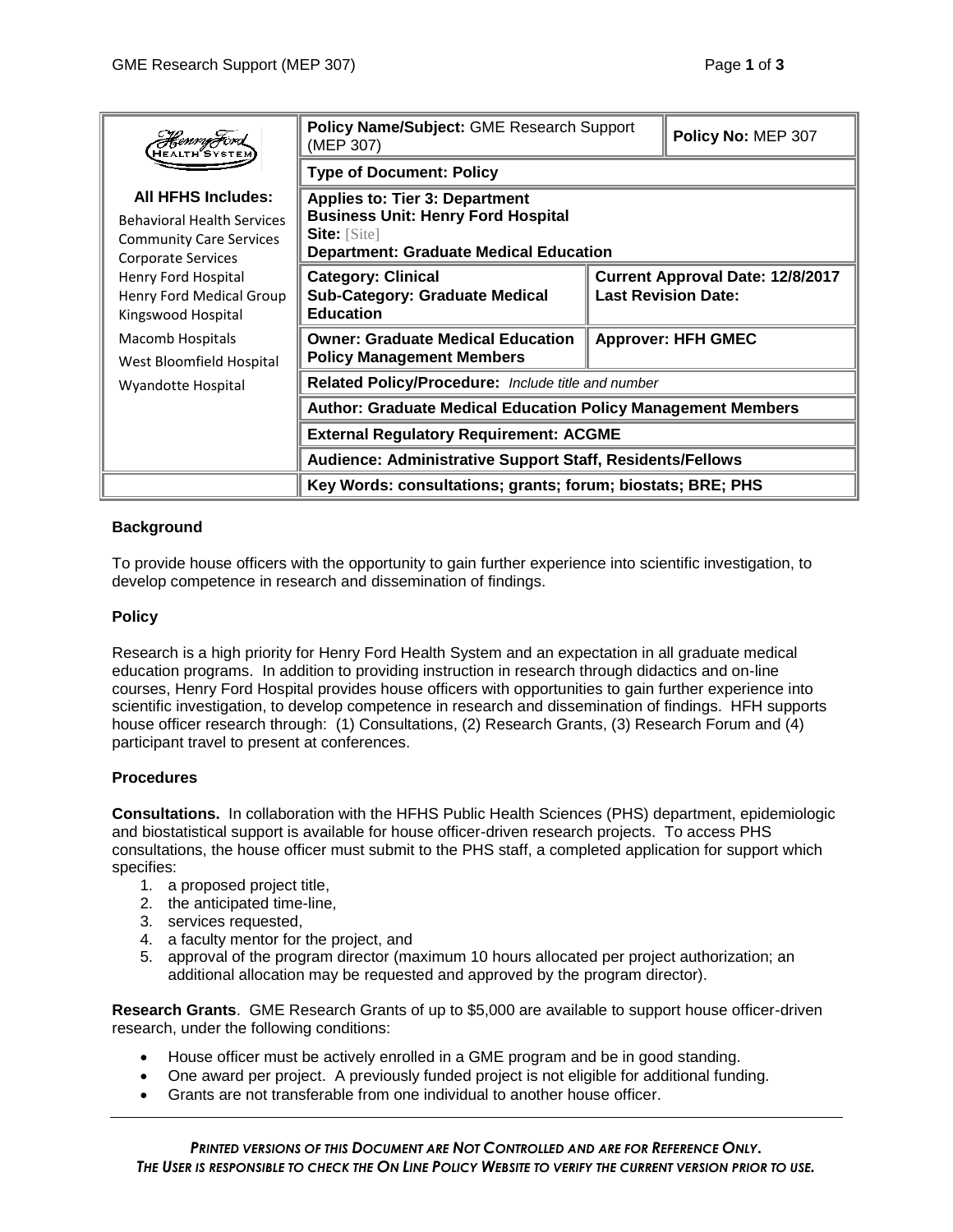- House officers may be awarded multiple grants for unique projects throughout their HFH training program; however, total support shall not exceed \$5,000.
- Grant funding expires one year from the date of the Grant Award Letter.

*Grant Application.* Prior to submitting the grant application to the GME Department, the applicant (house officer) must:

- 1. have primary responsibility for the project, although the project will be conducted under the supervision of a staff physician or researcher. The proposed research may support a senior staff member's project, with the understanding that the resident will contribute significantly to the learning and educational objectives of that project.
- 2. have the support of a supervising staff physician or researcher;
- 3. have the approval of the program director and department chair,
- 4. ensure the time allocated to complete the project is within 12-months,
- 5. have approval of the appropriate research oversight committee (e.g., IRB/IACUC) and
- 6. a budget showing how grant funds are to be used and if funding required is in excess of the grant amount, evidence of additional approved funding. *Ineligible Budget Items:* 
	- a. Equipment purchases, including but not limited to Computers, Laptops, iPads, Printers, Phones, and Cameras. \*In the event a project has essential equipment needs the Department cannot support, applicants may submit a written request with justification for committee review.
	- b. Salaries (hourly rates for specific services are acceptable, if justified in budget)
	- c. Mileage to and from locations

*Department Charges:*

- a. Costs which have **not** been included in the approved budget will be charged to the sponsoring clinical department.
- b. Costs in excess of the approved budget will be charged to the sponsoring clinical department.
- c. Failure to submit a final report to the GME office may result in all grant funds charged to the sponsoring clinical department.

*Charges to the GME Research Grant:*

- a. The House Office will provide copies of charges for services to the Medical Education Office. Purchase Orders for supplies and materials must be must be approved in advance by the GME Office. Complete instructions are included in the Grant Award letter.
- 7. Grant applications must be submitted to the GME Office or electronically to gme@hfhs.org. **Application deadlines are August 15 , November 15, February 15 and May 15.** The Administrative Director of Medical Education (ADME) will review the application to ensure that it is complete and meets grant criteria and purpose. Incomplete applications or those containing ineligible budget items will be returned to the applicant for revision. Applicant must submit all revisions within 72 hours of this notification to be considered for by the GMEC Research Grant Committee. If the application is not complete, house officers are encouraged to reapply during the next quarter.

*Grant Approval.*Applications will be reviewed quarterly by the GME Research Grant Committee, which consists of the Designated Institutional Official (DIO), the Graduate Medical Education Committee (GMEC) Chair, the GMEC Vice Chair and two additional program directors. The GME Research Grant Review Committee will meet the second Friday of September, December, March and June.

- 1. **Grants will be reviewed**, by the GME Research Grant Committee, on the following criteria:
	- a. Significance of research topic
	- b. Hypothesis/Objective
	- c. Research Plan and Timeline
	- d. Protocol and Technique